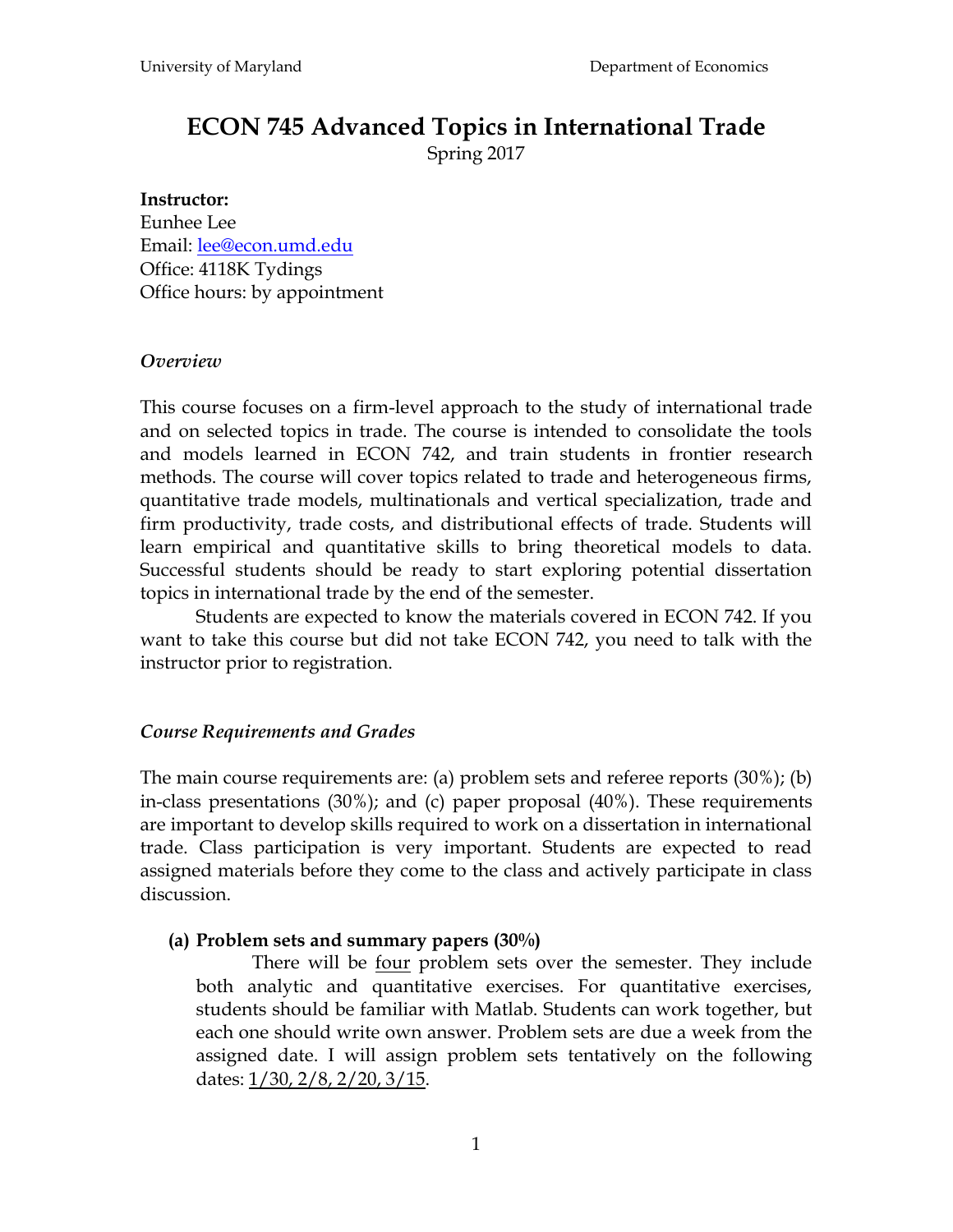Before every class, you should prepare a short summary paper (up to two pages with at least 1.5 spacing) for all papers marked (\*) on the reading list of that class. This paper should summarize and critically assess research question, contribution, main theoretic and quantitative findings of the assigned papers. It also needs to relate the assigned papers with one another. You can make suggestions for the papers, if any. Reports are due at the beginning of every class.

#### **(b) In-class presentations (30%)**

Students will present twice over the course. The first presentation will be scheduled in <u>late-April</u>. In the first presentation, students will present one of recent NBER working papers or recent job market papers in the field of international trade. Before the presentation, you should bring your own reading list of papers (up to 10 papers) that you are interested in by Apr 5. Then, you will talk with me to decide which paper to present. You are expected to read and understand the papers on your own list before a discussion with me.

The second presentation will be scheduled in early-May, and students will present their own research proposal. The reading list that you have made for the first presentation should motivate the research idea presented in the second presentation and the research proposal. The length of each presentation will depend on the class size.

#### **(c) Paper proposal (40%)**

This research proposal should be concise (up to 5 pages with at least 1.5 spacing) but include all of these elements: (1) your research question; (2) motivating evidence; (3) why we should care about it; (4) literature review; (5) what you want to add to the literature; and (6) tentative plan to further develop your idea. This is a semester-long assignment. That being said, handing in a proposal at the end of the semester without any prior discussion with me will never work. It is important to discuss your idea with me and keep me updated about your progress over the semester. You should meet me at least once a month to keep me updated. (not required in Jan) A successful proposal will be ideally a great start point for your third-year paper. The proposal is due on May 26.

#### *Course Outline and Readings*

There is no required textbook for this course. Classes will be based on lecture notes which will be posted after each class. For those who need some reference, I recommend the following manuscripts: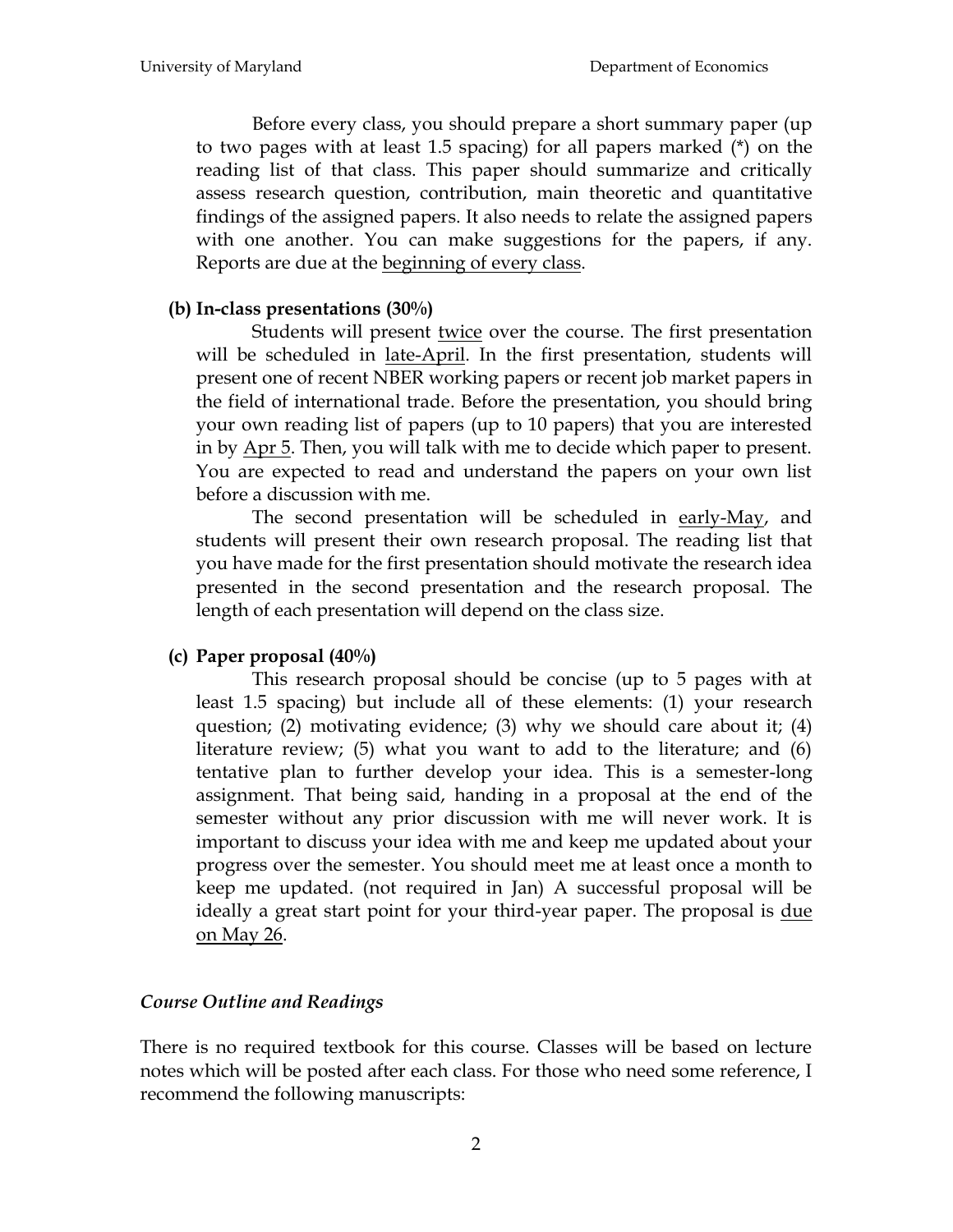- J. Eaton and S. Kortum, *Technology in the Global Economy: A Framework for Quantitative Analysis.*
- T. Allen and C. Arkolakis, *[Elements of Advanced International Trade](http://www.econ.yale.edu/~ka265/teaching/GradTrade/notes/ClassNotes.pdf)*.

(†) To be covered in class

(\*) Prepare a summary paper on these articles

# **A. Quantitative Framework for Gravity Trade Models**

# **Wed, 1/25/16 – Course overview, empirical evidence, and basic tools**

- (†) Dixit, Avinash K., and Joseph E. Stiglitz. "Monopolistic Competition and Optimum Product Diversity." *The American Economic Review* 67, no. 3 (1977): 297–308.
- J. Tinbergen (Jan), and Erasmus School of Economics (ESE). Shaping the World Economy; Suggestions for an International Economic Policy. Twentieth Century Fund, New York, 1962.

# **Mon, 1/30/16 – Armington model and Ricardian model: Love of variety and technological difference**

- $\bullet$  (†)(\*) Anderson, James E. "A Theoretical Foundation for the Gravity Equation.‖ *The American Economic Review* 69, no. 1 (1979): 106–116.
- $\bullet$  (†)(\*) Dornbusch, R, S Fischer, and P A Samuelson. "Comparative Advantage, Trade, and Payments in a Ricardian Model with a Continuum of Goods.‖ *The American Economic Review* 67, no. 5 (December 1977): 823– 839.
- $\bullet$   $(\dagger)(*)$  Eaton, Jonathan, and Samuel Kortum. "Technology, Geography, and Trade.‖ *Econometrica* 70, no. 5 (September 2002): 1741–1779.
- Anderson, James E., and Eric Van Wincoop. "Gravity with Gravitas: A Solution to the Border Puzzle." The American Economic Review 93, no. 1 (2003): 170–192.
- Eaton, Jonathan, and Samuel Kortum. "Putting Ricardo to Work." *Journal of Economic Perspectives* 26, no. 2 (Spring 2012): 65–90.
	- o Online appendix: [https://assets.aeaweb.org/assets/production/articles](https://assets.aeaweb.org/assets/production/articles-attachments/jep/app/2602_Eaton_Kortum_app.pdf)[attachments/jep/app/2602\\_Eaton\\_Kortum\\_app.pdf](https://assets.aeaweb.org/assets/production/articles-attachments/jep/app/2602_Eaton_Kortum_app.pdf)
- Wilson, Charles A. "On the General Structure of Ricardian Models with a Continuum of Goods: Applications to Growth, Tariff Theory, and Technical Change.‖ *Econometrica* 48, no. 7 (1980): 1675–1702.

# **Wed, 2/1/16 – Quantifying multi-industry extensions of the Ricardian model**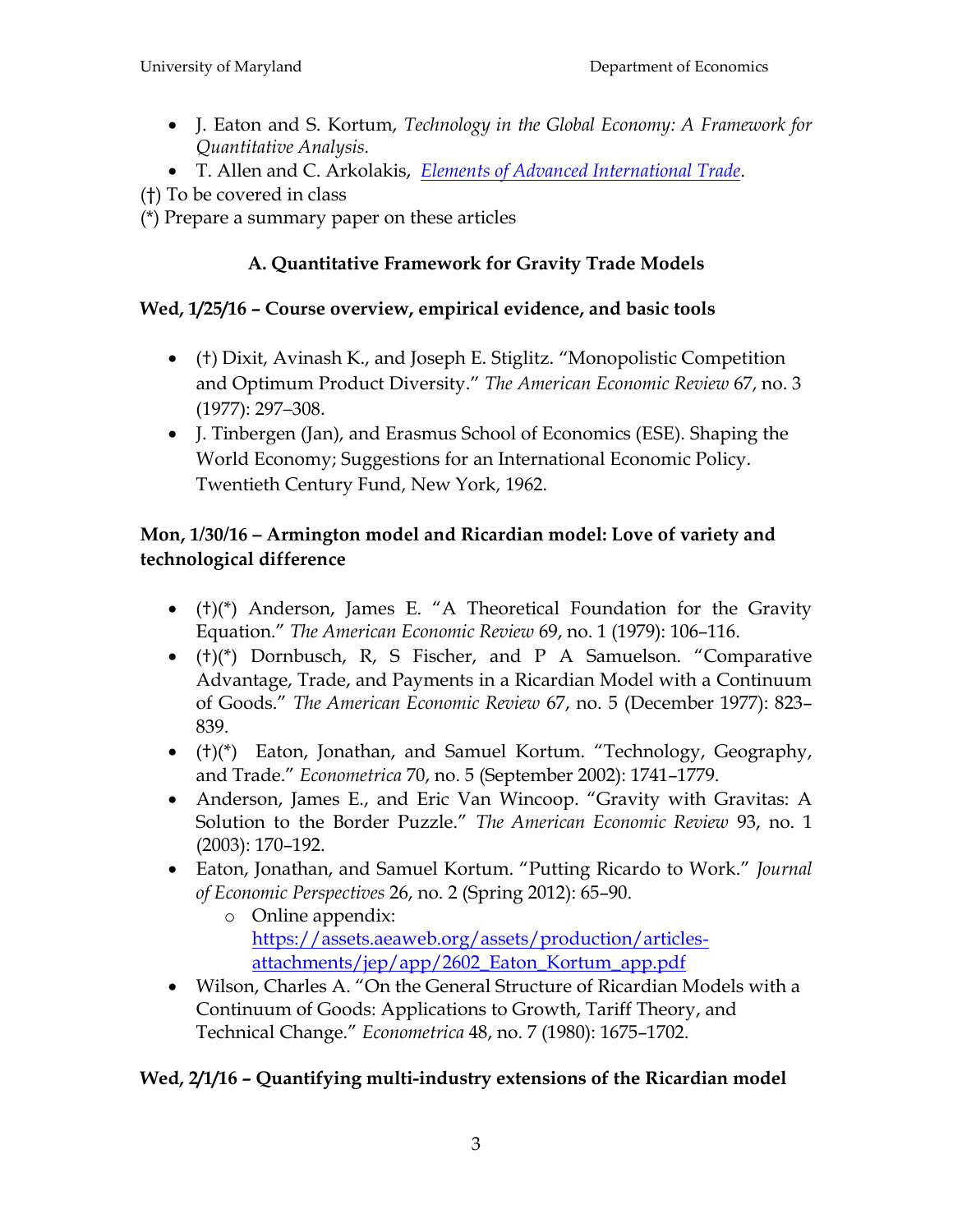- $\bullet$  (†)(\*) Donaldson, Dave. "Railroads of the Raj: Estimating the Impact of Transportation Infrastructure.‖ *American Economic Review* (Forthcoming).
- (†)Costinot, Arnaud, Dave Donaldson, and Ivana Komunier. "What Goods Do Countries Trade? A Quantitative Exploration of Ricardo's Ideas.‖ *The Review of Economic Studies* 79, no. 2 (September 28, 2011): 581–608.
- (\*) Chor, Davin. "Unpacking Sources of Comparative Advantage: A Quantitative Approach.‖ *Journal of International Economics* 82, no. 2 (November 2010): 152–67.
- Waugh, Michael E. "International Trade and Income Differences." *American Economic Review* 100, no. 5 (December 2010): 2093–2124.
- Fieler, Ana Cecília. "Nonhomotheticity and Bilateral Trade: Evidence and a Quantitative Explanation.‖ *Econometrica* 79, 4 (July 1, 2011): 1069–1101.

# **Mon, 2/6/16 – Monopolistic competition models**

- ( $(t)$ (\*) Melitz, M J. "The Impact of Trade on Intra Industry Reallocations and Aggregate Industry Productivity.‖ *Econometrica* 71 (2003): 1695–1725.
- $\bullet$  (†)(\*) Chaney, Thomas. "Distorted Gravity: The Intensive and Extensive Margins of International Trade." American Economic Review 98, no. 4 (September 2008): 1707–21.
- Krugman, Paul. "Scale Economies, Product Differentiation, and the Pattern of Trade." American Economic Review 70, no. 5 (December 1980): 950–959.
- Hopenhayn, Hugo A. "Entry, Exit, and Firm Dynamics in Long Run Equilibrium.‖ *Econometrica* 60, no. 5 (1992): 1127–50.

# **Wed, 2/8/16 – Models with a variable markup**

- (†)(\*) Bernard, Andrew B, Jonathan Eaton, J Bradford Jensen, and Samuel Kortum, "Plants and Productivity in International Trade." American *Economic Review* 93, no. 4 (September 2003): 1268–1290.
- (†)(\*) Atkeson, Andrew, and Ariel Burstein. "Pricing-to-Market, Trade Costs, and International Relative Prices.‖ *American Economic Review* 98, no. 5 (December 2008): 1998–2031.
- Edmond, Chris, Virgiliu Midrigan, and Daniel Yi Xu. "Competition, Markups, and the Gains from International Trade.‖ *American Economic Review* 105, no. 10 (October 2015): 3183–3221.
- De Loecker, Jan, Pinelopi K. Goldberg, Amit K. Khandelwal, and Nina Pavcnik. "Prices, Markups, and Trade Reform." *Econometrica* 84, no. 2 (March 1, 2016): 445–510.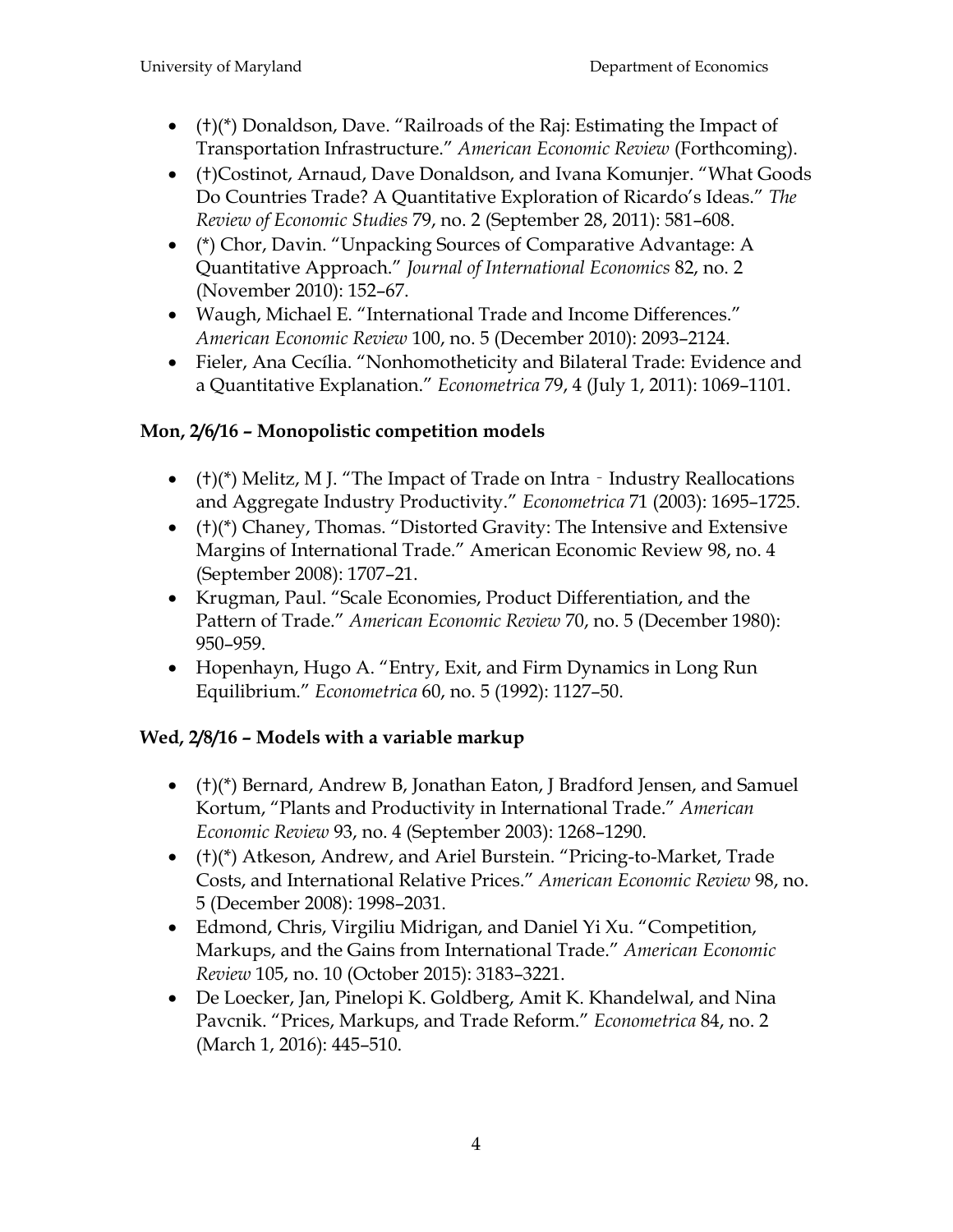# **Mon, 2/13/16 – Extensions to imperfect competition models and quantification**

- $\bullet$  (†)(\*) Eaton, Jonathan, Samuel Kortum, and Francis Kramarz. "An Anatomy of International Trade: Evidence From French Firms." *Econometrica* 79, no. 5 (2011): 1453–1498.
- (†) Arkolakis, Costas. "Market Penetration Costs and the New Consumers Margin in International Trade.‖ *Journal of Political Economy* 118, no. 6 (December 1, 2010): 1151–99.
- (\*) Arkolakis, Costas, Svetlana Demidova, Peter J. Klenow, and Andres Rodriguez-Clare. "Endogenous Variety and the Gains from Trade." *American Economic Review Papers and Proceedings*, 98, no. 2 (May 2008): 444– 50.
- (\*) Yeaple, Stephen Ross. "A Simple Model of Firm Heterogeneity, International Trade, and Wages.‖ *Journal of International Economics* 65, no. 1 (January 2005): 1–20.
- Bustos, Paula. "Trade Liberalization, Exports, and Technology Upgrading: Evidence on the Impact of MERCOSUR on Argentinian Firms.‖ *American Economic Review* 101, no. 1 (March 2011): 304–40.
- Melitz, Marc J., and Gianmarco I. P. Ottaviano. "Market Size, Trade, and Productivity.‖ *The Review of Economic Studies* 75, no. 1 (January 1, 2008): 295–316.
- Helpman, Elhanan, Marc J. Melitz, and Stephen R. Yeaple. "Export versus FDI with Heterogeneous Firms.‖ *The American Economic Review* 94, no. 1 (March 1, 2004): 300–316.
- Bernard, Andrew B., Stephen J. Redding, and Peter K. Schott. ―Comparative Advantage and Heterogeneous Firms.‖ The Review of Economic Studies 74, no. 1 (January 1, 2007): 31–66.
- Bernard, Andrew B., Stephen J. Redding, and Peter K. Schott. ―Multiproduct Firms and Trade Liberalization.‖ *The Quarterly Journal of Economics*, 2011.

## **Wed, 2/15/16– General equilibrium of trade models: existence and uniqueness of equilibrium, and quantitative strategies**

- $\bullet$  (†)(\*) Alvarez, Fernando, and Robert E. Lucas. "General Equilibrium Analysis of the Eaton–Kortum Model of International Trade.‖ *Journal of Monetary Economics* 54, no. 6 (September 2007): 1726–68.
- $\bullet$  (†)(\*) Allen, Treb, and Costas Arkolakis. "Trade and the Topography of the Spatial Economy.‖ *The Quarterly Journal of Economics* 129, no. 3 (August 1, 2014): 1085–1140.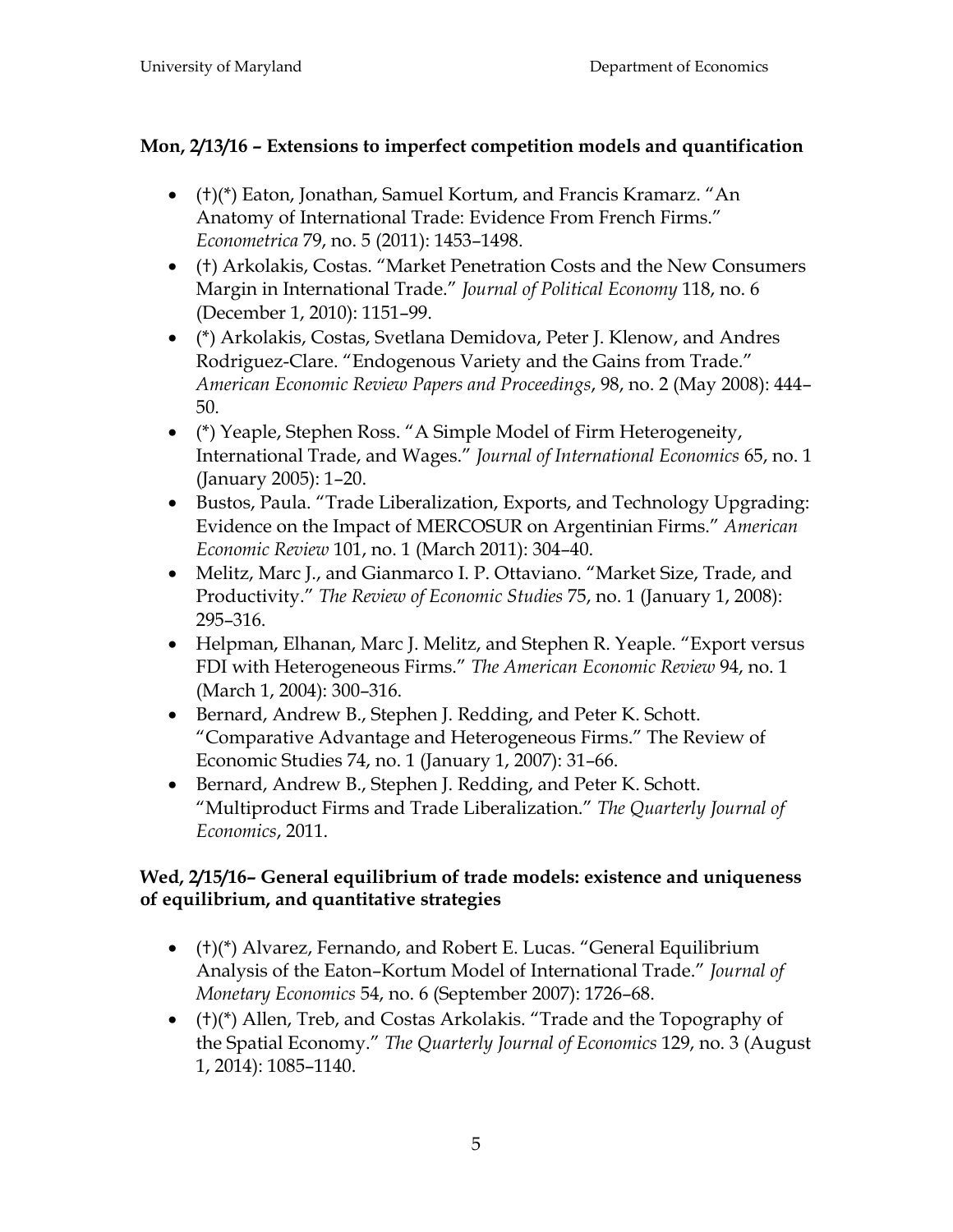- Allen, Treb, Costas Arkolakis, and Xiangliang Li. "On the Existence and Uniqueness of Trade Equilibria.‖ Working Paper, 2015.
- (\*) Allen, Treb, Costas Arkolakis, and Yuta Takahashi. "Universal Gravity.‖ *NBER Working Paper Series* 20787 (December 2014).

#### **Mon, 2/20/16 – Taking model to the data: counterfactual experiments to quantify various trade effects**

- (†)(\*) Dekle, Robert, Jonathan Eaton, and Samuel Kortum. "Global Rebalancing with Gravity: Measuring the Burden of Adjustment.‖ *IMF Staff Papers* 55, no. 3 (January 2008): 511–540.
- $\bullet$  (†)(\*) Caliendo, Lorenzo, and Fernando Parro. "Estimates of the Trade and Welfare Effects of NAFTA.‖ *The Review of Economic Studies* 82, no. 1 (January 2015): 1–44.
- (\*) Adao, Rodrigo, Arnaud Costinot, and Dave Donaldson. ―Nonparametric Counterfactual Predictions in Neoclassical Models of International Trade.‖ *American Economic Review (Forthcoming)*.
- Arrow, K J. "The Role of Securities in the Optimal Allocation of Risk-Bearing.‖ *The Review of Economic Studies* 31, no. 2 (April 1964): 91–96.
- Costinot, Arnaud, and Andrés Rodríguez-Clare. "Trade Theory with Numbers: Quantifying the Consequences of Globalization.‖ In *Handbook of International Economics*, edited by Gita Gopinath, Elhanan Helpman, and Kenneth Rogoff, Vol. 4, 2014.
- Head, Keith, and Thierry Mayer. "Gravity Equations: Workhorse, Toolkit, and Cookbook.‖ In *Handbook of International Economics*, edited by Elhanan Helpman and Kenneth Rogoff Gita Gopinath, 4:131–95. Handbook of International Economics. Elsevier, 2014.
- Ossa, Ralph. "A 'New Trade' Theory of GATT/WTO Negotiations." Journal of Political Economy 119, no. 1 (February 1, 2011): 122–52.
- Parro, F. "Capital-Skill Complementarity and the Skill Premium in a Quantitative Model of Trade.‖ *American Economic Journal: Macroeconomics* 5, no. 2 (2013): 72–117.

# **Wed, 2/22/16 – Quantifying welfare gains from trade**

- (†)(\*) Arkolakis, Costas, Arnaud Costinot, and Andrés Rodríguez-Clare. ―New Trade Models, Same Old Gains?‖ *American Economic Review* 102, no. 1 (February 2012): 94–130.
- (†)(\*) Atkeson, Andrew, and Ariel Tomás Burstein. "Innovation, Firm Dynamics, and International Trade.‖ Journal of Political Economy 118, no. 3 (June 1, 2010): 433–84.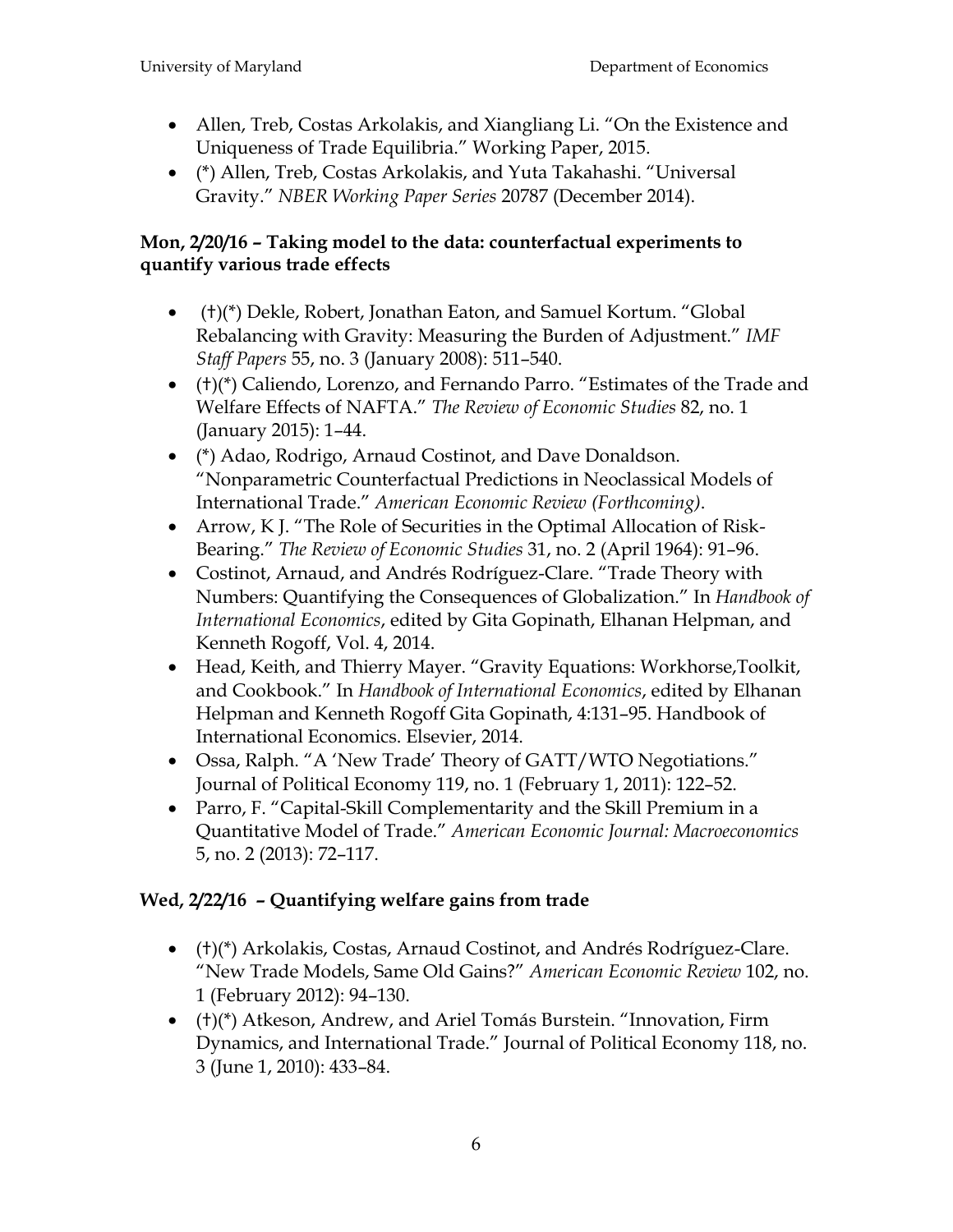- $\bullet$  (†)(\*) Melitz, Marc J., and Stephen J. Redding. "New Trade Models, New Welfare Implications.‖ *American Economic Review* 105, no. 3 (March 2015): 1105–46.
- Broda, C, and D E Weinstein. "Globalization and the Gains from Variety." *The Quarterly Journal of Economics* 121 (2006): 541–585.
- Arkolakis, Costas, Arnaud Costinot, Dave Donaldson, and Andrés Rodríguez-Clare. "The Elusive Pro-Competitive Effects of Trade." NBER *Working Paper* Series 21370 (July 2015).
- Atkin, David. "Trade, Tastes, and Nutrition in India." American Economic Review 103, no. 5 (August 2013): 1629–63.

# **Mon, 2/27/16 – Estimation of trade cost and trade elasticity**

- $\bullet$  (†)(\*) Head, Keith, and John Ries. "Increasing Returns Versus National Product Differentiation as an Explanation for the Pattern of Us-Canada Trade.‖ *American Economic Review* 91, no. 4 (2001): 858–876.
- $(+)$ (\*) Simonovska, Ina, and Michael E. Waugh. "The Elasticity of Trade: Estimates and Evidence.‖ *Journal of International Economics* 92, no. 1 (January 2014): 34–50.
- Limão, Nuno, and Anthony J. Venables. "Infrastructure, Geographical Disadvantage, Transport Costs, and Trade.‖ *The World Bank Economic Review* 15, no. 3 (October 1, 2001): 451–79.
- Atkin, David, and Dave Donaldson. "Who's Getting Globalized? The Size and Nature of Intranational Trade Costs." Working Paper, 2015.
- Anderson, James E., and Eric van Wincoop. "Trade Costs." *Journal of Economic Literature* 42, no. 3 (September 1, 2004): 691–751.
- Eaton, Jonathan, and Samuel Kortum. "Technology, Geography, and Trade.‖ *Econometrica* 70, no. 5 (September 2002): 1741–1779.
- (†) Caliendo, Lorenzo, and Fernando Parro. "Estimates of the Trade and Welfare Effects of NAFTA.‖ *The Review of Economic Studies* 82, no. 1 (January 2015): 1–44.
- Romalis, John. "NAFTA's and CUSFTA's Impact on International Trade." *Review of Economics and Statistics* 89, no. 3 (July 12, 2007): 416–35.
- Donaldson, Dave. "Railroads of the Raj: Estimating the Impact of Transportation Infrastructure.‖ *American Economic Review* (Forthcoming).
- Bergstrand, Jeffrey H., Peter Egger, and Mario Larch. "Gravity Redux: Estimation of Gravity-Equation Coefficients, Elasticities of Substitution, and General Equilibrium Comparative Statics Under Asymmetric Bilateral Trade Costs.‖ *Journal of International Economics* 89, no. 1 (January 2013): 110–21.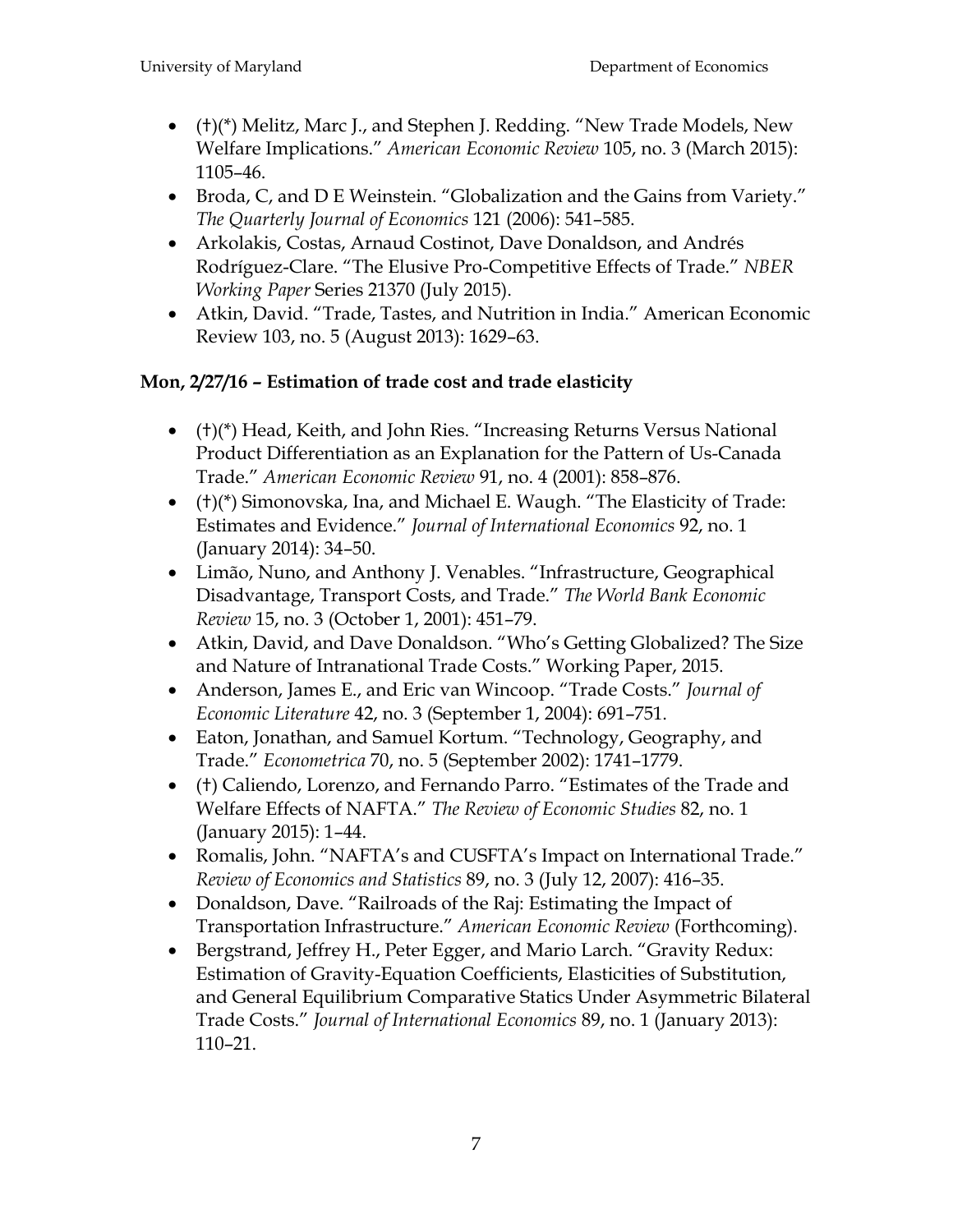• Costinot, Arnaud, Dave Donaldson, and Ivana Komunjer. "What Goods Do Countries Trade? A Quantitative Exploration of Ricardo's Ideas.‖ *The Review of Economic Studies* 79, no. 2 (September 28, 2011): 581–608.

# **B. Distributional Effects of International Trade**

## **Wed, 3/1/16 – Basic theory: generalized Heckscher-Ohlin model**

- $\bullet$  (†)(\*) Costinot, Arnaud, and Jonathan Vogel. "Matching and Inequality in the World Economy.‖ *Journal of Political Economy* 118, no. 4 (August 1, 2010): 747–86.
- $\bullet$  (†)(\*) Burstein, Ariel, and Jonathan Vogel. "International Trade, Technology, and the Skill Premium.‖ *Journal of Political Economy (Forthcoming)*, 2016.
- Romalis, John. "Factor Proportions and the Structure of Commodity Trade.‖ *American Economic Review* 94, no. 1 (March 2004): 67–97.
- (\*) Bernard, Andrew B., Stephen J. Redding, and Peter K. Schott. ―Comparative Advantage and Heterogeneous Firms.‖ *The Review of Economic Studies* 74, no. 1 (January 1, 2007): 31–66.

# **Mon, 3/6/16 – Distributional effects of trade in developed countries: traditional mechanism and factor contents story**

- (†)(\*) Wood, Adrian. "How Trade Hurt Unskilled Workers." The Journal of *Economic Perspectives* 9, no. 3 (July 1995): 57–80.
- $(+)$ (\*) Feenstra, R, and G Hanson. "Global Production Sharing and Rising Inequality: A Survey of Trade and Wages," 146. *Handbook of International Trade*, 2001.
- (\*) Berman, Eli, John Bound, and Zvi Griliches. "Changes in the Demand for Skilled Labor within U.S. Manufacturing: Evidence from the Annual Survey of Manufacturers.‖ *The Quarterly Journal of Economics* 109, no. 2 (May 1994): 367–397.
- Revenga, Ana L. "Exporting Jobs?: The Impact of Import Competition on Employment and Wages in U.S. Manufacturing.‖ *The Quarterly Journal of Economics* 107, no. 1 (February 1992): 255–284.

**Wed, 3/8/16 - Distributional effects of trade in developed countries: relative gains from trade across industries, regions, and occupations**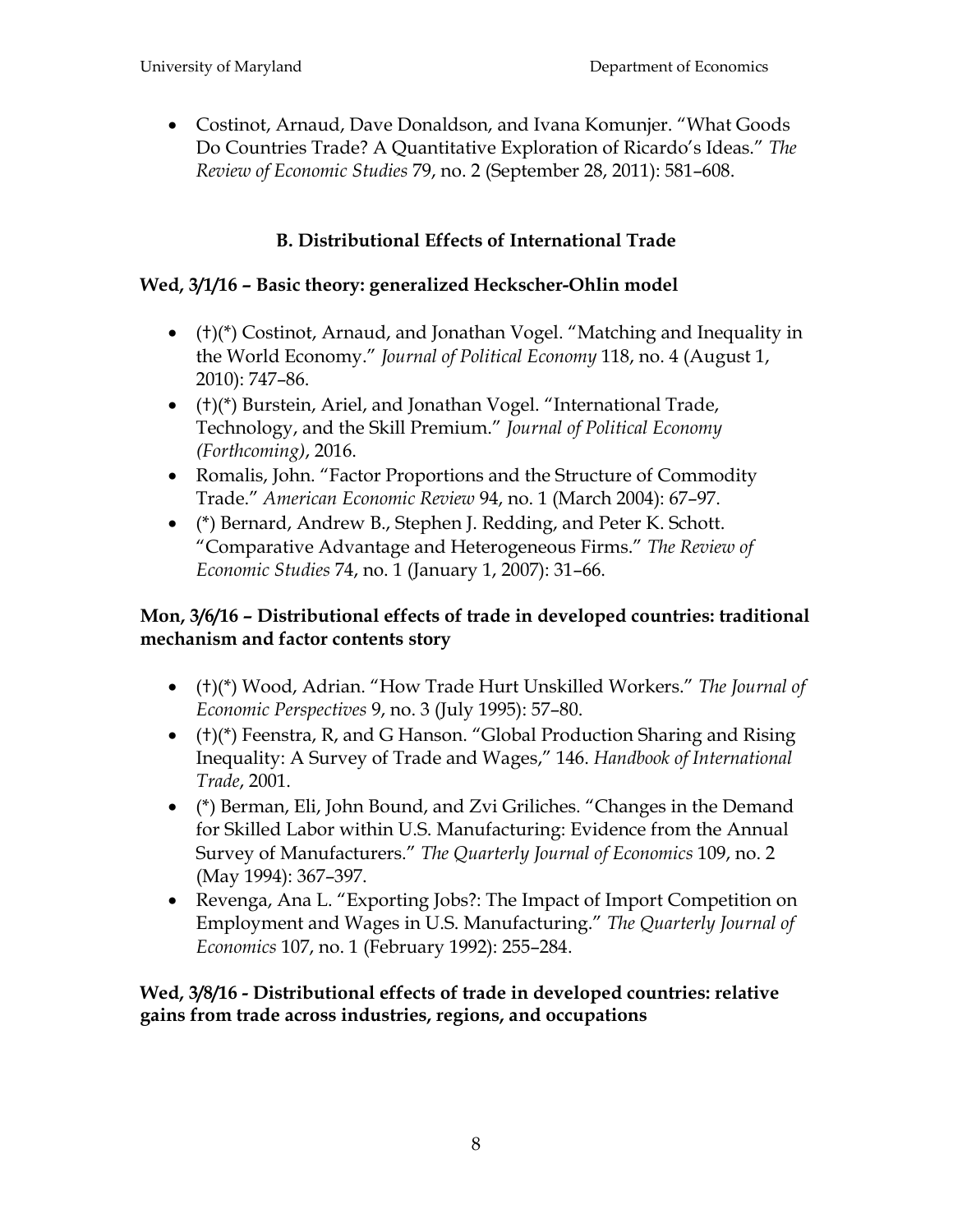- $\bullet$  (†)(\*) Autor, David H., David Dorn, and Gordon H. Hanson. "The China Syndrome: Local Labor Market Effects of Import Competition in the United States.‖ American Economic Review 103, no. 6 (2013): 2121–68.
- (\*) Autor, David H., David Dorn, Gordon H. Hanson, and Jae Song. ―Trade Adjustment: Worker Level Evidence.‖ NBER Working Paper Series 19226 (July 2013).
- Autor, David H., David Dorn, and Gordon H. Hanson. "Untangling Trade and Technology: Evidence from Local Labour Markets." The Economic Journal 125, no. 584 (May 1, 2015): 621–46.
- (†)(\*) Hummels, David, Rasmus Jørgensen, Jakob Munch, and Chong Xiang. "The Wage Effects of Offshoring: Evidence from Danish Matched Worker-Firm Data.‖ *American Economic Review* 104, no. 6 (June 2014): 1597–1629.
- Ebenstein, Avraham, Ann Harrison, Margaret McMillan, and Shannon Phillips. "Estimating the Impact of Trade and Offshoring on American Workers Using the Current Population Surveys.‖ *Review of Economics and Statistics* 96, no. 4 (2014): 581–95.
- Goos, Maarten, Alan Manning, and Anna Salomons. "Explaining Job Polarization: Routine-Biased Technological Change and Offshoring." American Economic Review 104, no. 8 (2014): 2509–26.

## **Mon, 3/20/16 – Distributional effects of trade in developed countries: productand firm-level analyses**

- (†)(\*) Khandelwal, Amit. "The Long and Short (of) Quality Ladders." *Review of Economic Studies* 77, no. 4 (August 2010): 1450–1476.
- (\*) Bloom, Nicholas, Mirko Draca, and John Van Reenen. "Trade Induced Technical Change? The Impact of Chinese Imports on Innovation, IT and Productivity.‖ *The Review of Economic Studies* 83, no. 1 (January 1, 2016): 87–117.
- $(+)$ (\*) Pierce, Justin R., and Peter K. Schott. "The Surprisingly Swift Decline of US Manufacturing Employment.‖ *American Economic Review* 106, no. 7 (July 2016): 1632–62.
- Kramarz, Francis. "Offshoring, Wages, and Employment: Evidence from Data Matching Imports, Firms, and Workers.‖ *Working Paper*, 2008.
- Harrigan, James, Ariell Reshef, and Farid Toubal. "The March of the Techies: Technology, Trade, and Job Polarization in France, 1994–2007." NBER Working Paper Series 22110 (2016).

#### **Wed, 3/22/16 – Distributional effects of trade in developing countries: are we living in the Heckscher-Ohlin world?**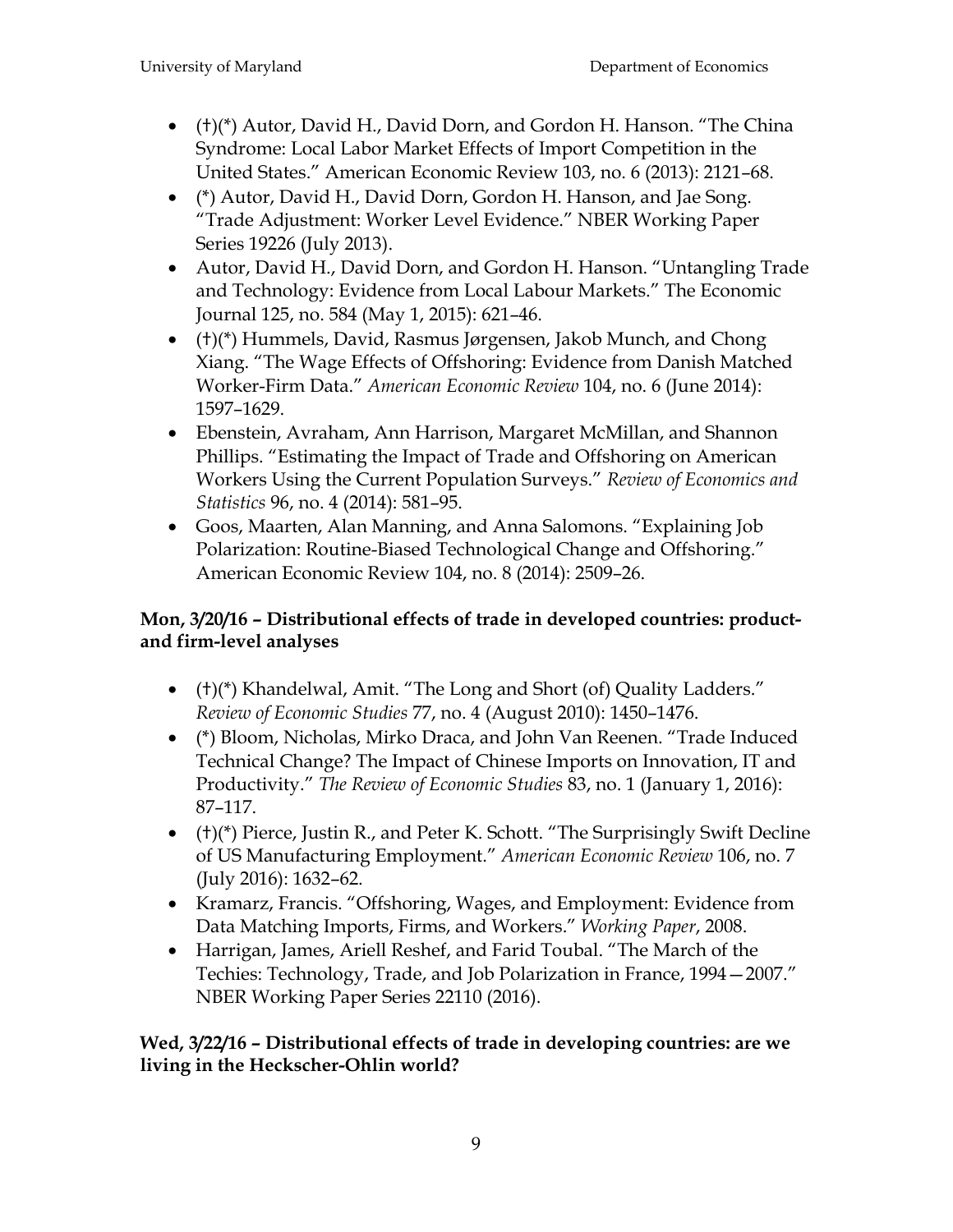- (†)(\*) Goldberg, Pinelopi Koujianou, and Nina Pavcnik. "Distributional Effects of Globalization in Developing Countries.‖ *Journal of Economic Literature* 45, no. 1 (March 2007): 39–82.
- Goldberg, Pinelopi Koujianou, and Nina Pavcnik. "Trade, Inequality, and Poverty: What Do We Know? Evidence from Recent Trade Liberalization Episodes in Developing Countries.‖ *Brookings Trade Forum, Globalization, Poverty, and Inequality*, January 2004, 223–269.
- (†)(\*) Goldberg, Pinelopi Koujianou, and Nina Pavcnik. "Trade, Wages, and the Political Economy of Trade Protection: Evidence from the Colombian Trade Reforms.‖ *Journal of International Economics* 66, no. 1 (May 2005): 75–105.
- Goldberg, Pinelopi, and Nina Pavcnik. "The Response of the Informal Sector to Trade Liberalization.‖ *Journal of Development Economics* 72, no. 2 (December 2003): 463–496.
- Attanasio, Orazio, Pinelopi K. Goldberg, and Nina Pavcnik. "Trade Reforms and Wage Inequality in Colombia." Journal of Development Economics 74, no. 2 (August 2004): 331–66.
- Menezes-Filho, Naércio Aquino, and Marc-Andreas Muendler. "Labor Reallocation in Response to Trade Reform.‖ *Working Paper*, 2011.
- $\bullet$  (†)(\*) Topalova, Petia. "Trade Liberalization, Poverty and Inequality: Evidence from Indian Districts.‖ In *Globalization and Poverty*, 291–336. University of Chicago Press, 2007.
- Topalova, Petia. "Factor Immobility and Regional Impacts of Trade Liberalization: Evidence on Poverty from India.‖ *American Economic Journal: Applied Economics* 2, no. 4 (October 2010): 1–41.

# **Mon, 3/27/16 – New explanation on the distributional effects of trade in developed countries: quality upgrading, regional variation, etc.**

- $\bullet$  (†)(\*) Verhoogen, Eric A. "Trade, Quality Upgrading, and Wage Inequality in the Mexican Manufacturing Sector ." *Quarterly Journal of Economics* 123, no. 2 (May 2008): 489–530.
- Amiti, Mary, and Donald R. Davis. "Trade, Firms, and Wages: Theory and Evidence.‖ *The Review of Economic Studies* 79, no. 1 (January 1, 2012): 1–36.
- Bustos, P. "The Impact of Trade Liberalization on Skill Upgrading. Evidence from Argentina." Working Paper, 2011.
- (\*) Kovak, Brian K. "Regional Effects of Trade Reform: What Is the Correct Measure of Liberalization?‖ *The American Economic Review* 103, no. 5 (2013): 1960–76.
- Egger, Hartmut, and Udo Kreickemeier. "Firm Heterogeneity and the Labor Market Effects of Trade Liberalization.‖ *International Economic Review* 50, no. 1 (February 1, 2009): 187–216.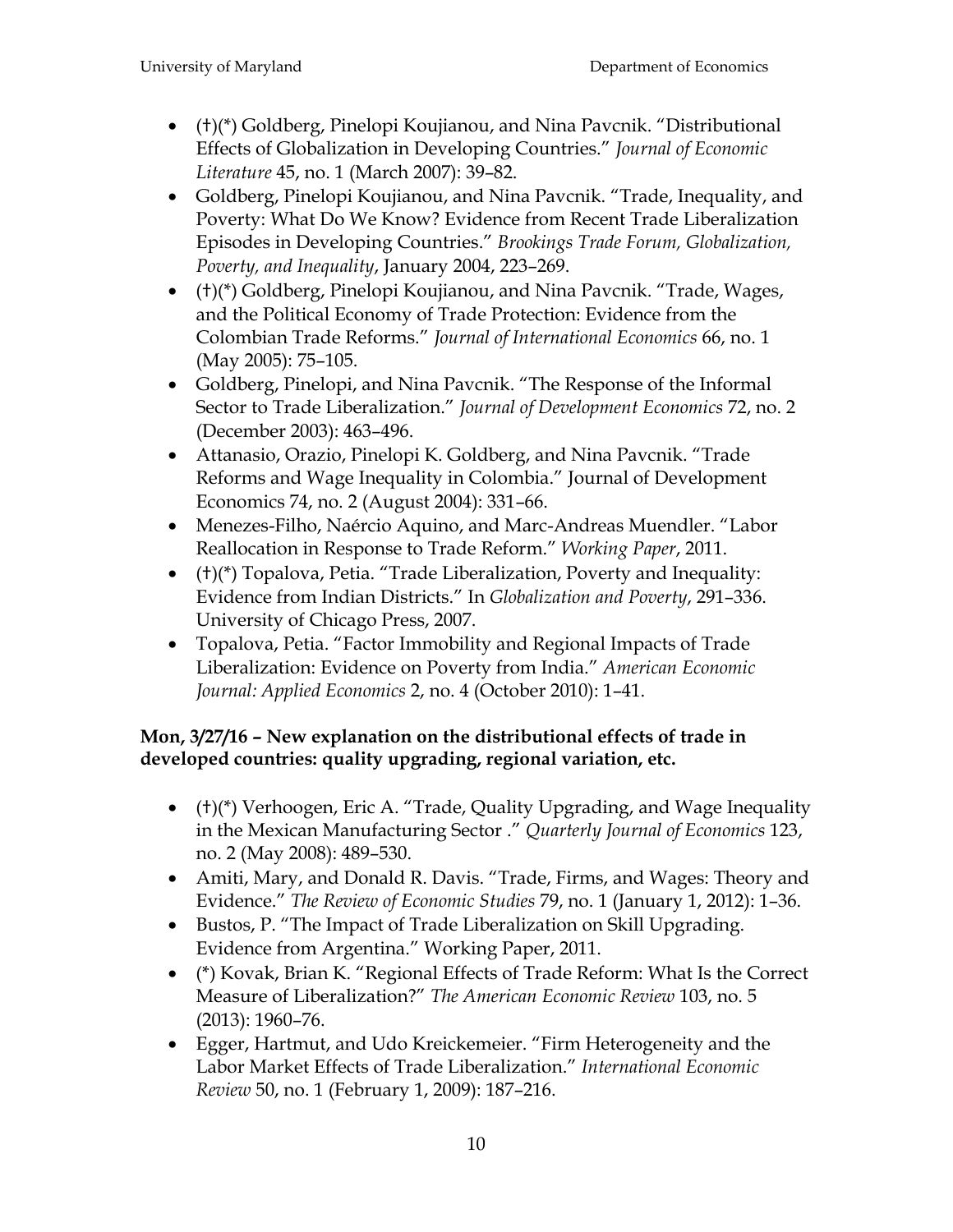- Helpman, Elhanan, Oleg Itskhoki, Marc-Andreas Muendler, and Stephen J. Redding. ―Trade and Inequality: From Theory to Estimation.‖ *The Review of Economic Studies* 0 (2016): 1–49.
- Davis, Donald R., and James Harrigan. "Good Jobs, Bad Jobs, and Trade Liberalization.‖ *Journal of International Economics* 84, no. 1 (May 2011): 26– 36.
- $\bullet$  (†)(\*) Porto, Guido G. "Using Survey Data to Assess the Distributional Effects of Trade Policy.‖ *Journal of International Economics* 70, no. 1 (September 2006): 140–160.

# **Wed, 3/29/16 – Distributional effects of trade and the role of labor mobility**

- (†)(\*) Artuç, Erhan, Shubham Chaudhuri, and John McLaren. "Trade Shocks and Labor Adjustment: A Structural Empirical Approach." *American Economic Review* 100, no. 3 (June 2010): 1008–1045.
- (†)(\*) Dix-Carneiro, Rafael. "Trade Liberalization and Labor Market Dynamics.‖ *Econometrica* 82, no. 3 (May 1, 2014): 825–85.
- Cosar, A K. "Adjusting to Trade Liberalization: Reallocation and Labor Market Policies.‖ *Working Paper*, 2013.
- Artuç, Erhan, and John McLaren. "Trade Policy and Wage Inequality: A Structural Analysis with Occupational and Sectoral Mobility*." Journal of International Economics* 97, no. 2 (November 2015): 278–94.
- Traiberman, Sharon. "Occupations and Import Competition." *Working Paper*, 2016.
- (\*) Caliendo, Lorenzo, Maximiliano Dvorkin, and Fernando Parro. "The Impact of Trade on Labor Market Dynamics.‖ *NBER Working Paper Series*  21149 (May 2015).

# **Mon, 4/3/16 – Assignment models for the distributional effect of trade**

- (†) Costinot, Arnaud, and Jonathan Vogel. "Beyond Ricardo: Assignment Models in International Trade.‖ *Annual Review of Economics* 7, no. 1 (2015): 31–62.
- (\*) Costinot, Arnaud. "An Elementary Theory of Comparative Advantage.‖ Econometrica 77, no. 4 (July 1, 2009): 1165–92.
- Ohnsorge, Franziska, and Daniel Trefler. "Sorting It Out: International Trade with Heterogeneous Workers.‖ *Journal of Political Economy* 115, no. 5 (October 1, 2007): 868–92.
- Lagakos, David, and Michael E. Waugh. "Selection, Agriculture, and Cross-Country Productivity Differences.‖ *American Economic Review* 103, no. 2 (2013): 948–80.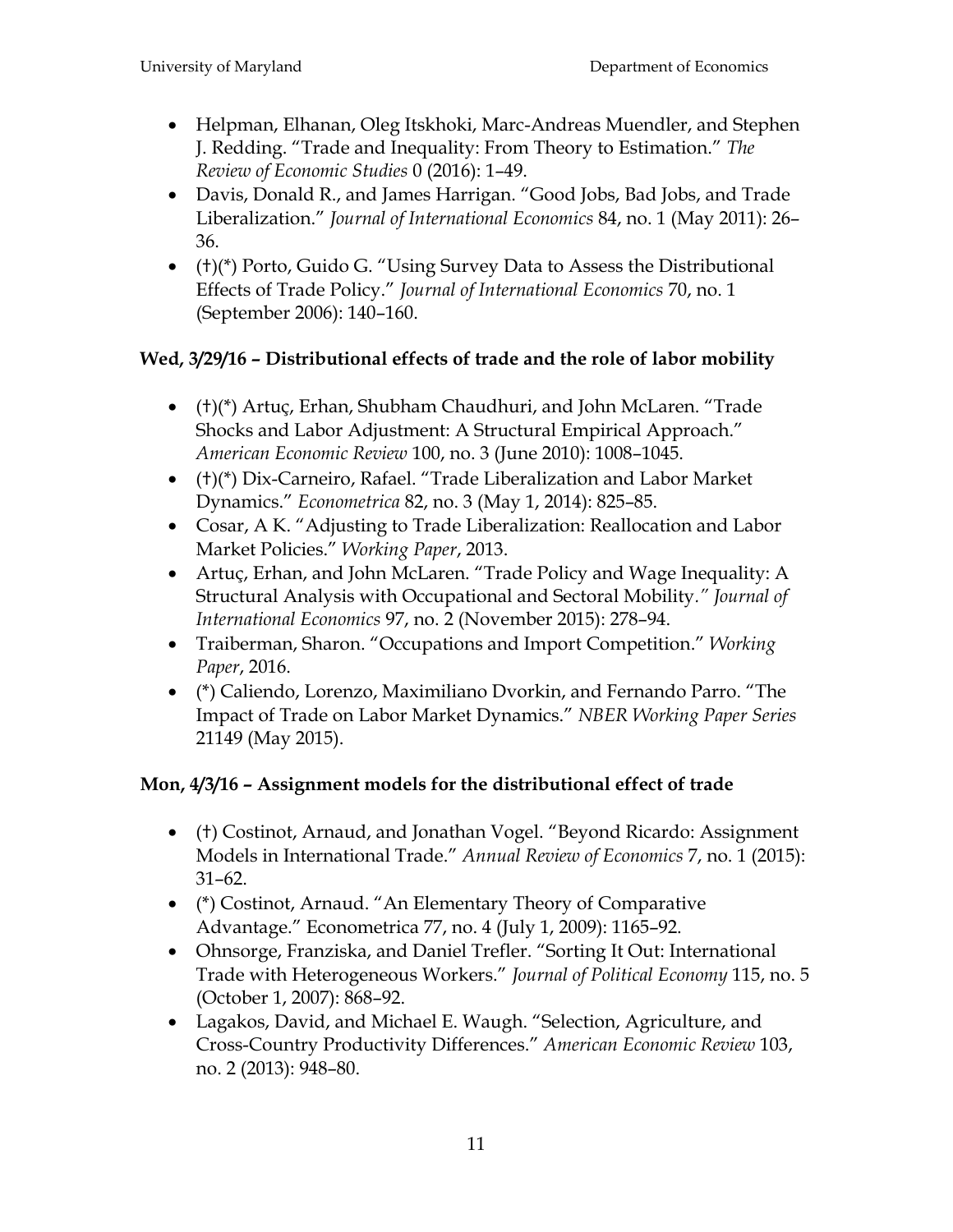- Roy, Andrew Donald. "Some Thoughts on the Distribution of Earnings." *Oxford Economic Papers* 3, no. 2 (1951): 135–146.
- Teulings, Coen N. "Comparative Advantage, Relative Wages, and the Accumulation of Human Capital.‖ *Journal of Political Economy* 113, no. 2 (2005): 425–61.
- Burstein, Ariel, Eduardo Morales, and Jonathan Vogel. "Accounting for Changes in Between-Group Inequality." NBER Working Paper Series 20855 (January 2015).
- Galle, Simon, A. Rodríguez-Clare, and Moises Yi. "Slicing the Pie: Quantifying the Aggregate and Distributional Effects of Trade.‖ *Working Paper*, 2015.
- $(+)$ (\*) Lee, Eunhee. "Trade, Inequality, and the Endogenous Sorting of Heterogeneous Workers.", *Working Paper* (2016.)
- Hsieh, Chang-Tai, Erik Hurst, Charles I. Jones, and Peter J. Klenow. "The Allocation of Talent and U.S. Economic Growth.‖ *NBER Working Paper Series* 18693 (January 2013).
- Adao, Rodrigo. "Worker Heterogeneity, Wage Inequality, and International Trade: Theory and Evidence from Brazil." Working Paper (2016.)

# **Wed, 4/5/16 - Search and matching models for the distributional effect of trade**

- $(+)$ (\*) Helpman, Elhanan, Oleg Itskhoki, and Stephen Redding. "Inequality and Unemployment in a Global Economy." *Econometrica* 78, no. 4 (July 2010): 1239–1283.
- (†)(\*) Helpman, Elhanan, Oleg Itskhoki, Marc-Andreas Muendler, and Stephen J. Redding. "Trade and Inequality: From Theory to Estimation." *The Review of Economic Studies* 0 (2016): 1–49.
- Postel–Vinay, Fabien, and Jean–Marc Robin. "Equilibrium Wage Dispersion with Worker and Employer Heterogeneity.‖ *Econometrica* 70, no. 6 (2002): 2295–2350.
- Grossman, Gene M, Elhanan Helpman, and Philipp Kircher. "Matching, Sorting, and the Distributional Effects of International Trade.‖ *Working Paper*, 2015.
- Kambourov, Gueorgui. "Labour Market Regulations and the Sectoral Reallocation of Workers: The Case of Trade Reforms.‖ *The Review of Economic Studies* 76, no. 4 (October 1, 2009): 1321–58.

# **Mon, 4/10/16 - Skill-biased trade or technical change?**

 (†)(\*) Acemoglu, Daron. ―Patterns of Skill Premia.‖ *The Review of Economic Studies* 70, no. 2 (April 2003): 199–230.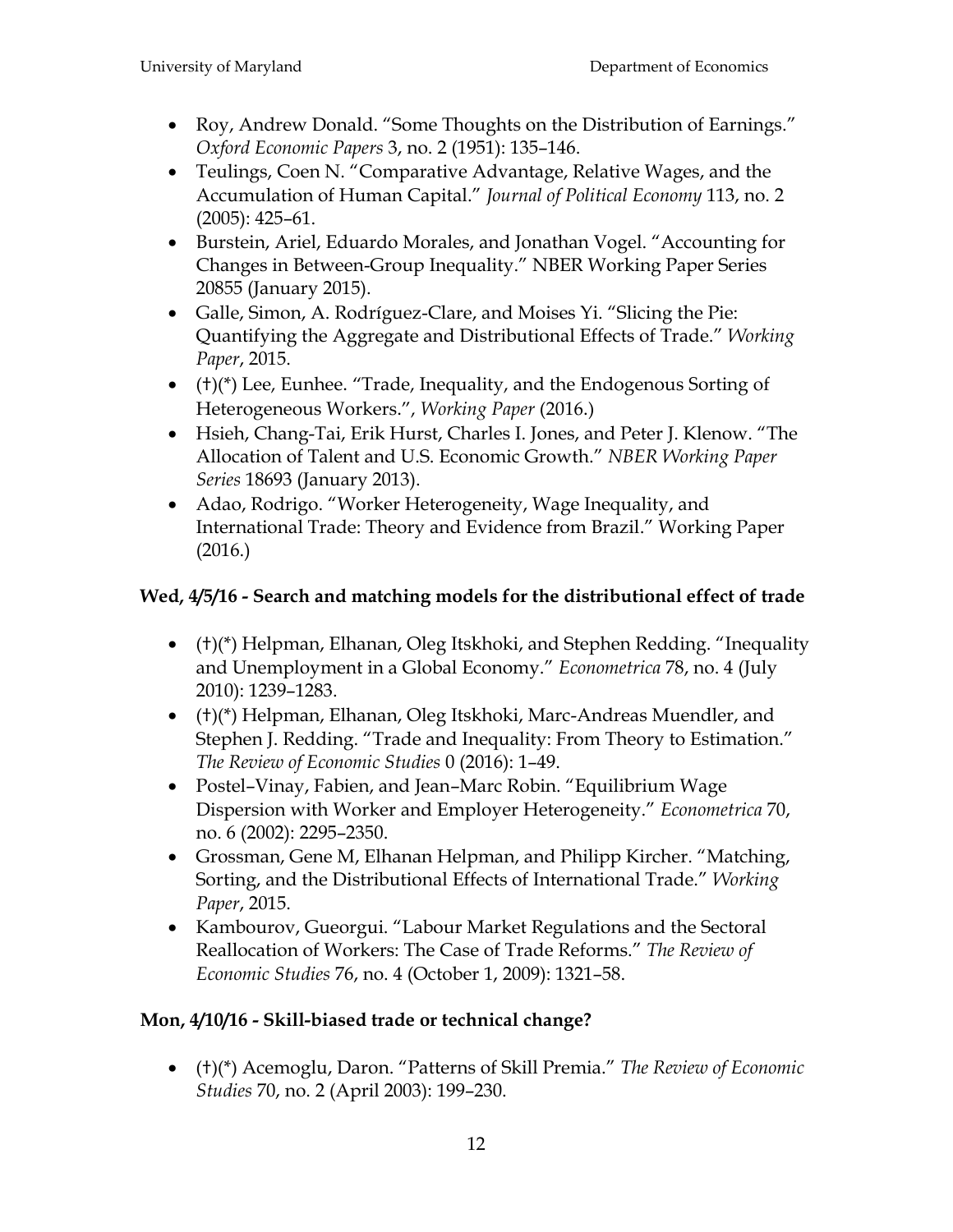- $\bullet$  (†)(\*) Parro, F. "Capital-Skill Complementarity and the Skill Premium in a Quantitative Model of Trade.‖ *American Economic Journal: Macroeconomics* 5, no. 2 (2013): 72–117.
- Monte, Ferdinando. "Skill Bias, Trade, and Wage Dispersion." *Journal of International Economics* 83, no. 2 (March 2011): 202–18.
- $\bullet$  (†)(\*) Burstein, Ariel, and Jonathan Vogel. "International Trade, Technology, and the Skill Premium.‖ *Journal of Political Economy* (Forthcoming), 2016.
- Krusell, Per, Lee E. Ohanian, José-Víctor Ríos-Rull, and Giovanni L. Violante. "Capital-Skill Complementarity and Inequality: A Macroeconomic Analysis.‖ *Econometrica* 68, no. 5 (2000): 1029–1053.
- (\*) Burstein, Ariel, Javier Cravino, and Jonathan Vogel. "Importing Skill-Biased Technology.‖ *American Economic Journal: Macroeconomics* 5, no. 2 (April 2013): 32–71.
- Buera, Francisco J., Joseph P. Kaboski, and Richard Rogerson. "Skill Biased Structural Change.‖ *NBER Working Paper Series* 21165 (May 2015).
- Katz, Lawrence F., and Kevin M. Murphy. "Changes in Relative Wages, 1963-1987: Supply and Demand Factors." The Quarterly Journal of *Economics* 107, no. 1 (February 1, 1992): 35–78.
- Autor, David H., Frank Levy, and Richard J. Murnane. "The Skill Content of Recent Technological Change: An Empirical Exploration.‖ *The Quarterly Journal of Economics* 118, no. 4 (November 1, 2003): 1279–1333.

# **C. Multinational Production, Firm Organization, and Productivity**

# **Wed, 4/12/16 – Multinationals**

- (\*) Brainard, S. Lael. "An Empirical Assessment of the Proximity-Concentration Trade-off Between Multinational Sales and Trade.‖ *The American Economic Review* 87, no. 4 (1997): 520–44.
- $\bullet$  (†)(\*) Helpman, Elhanan, Marc J. Melitz, and Stephen R. Yeaple. "Export versus FDI with Heterogeneous Firms.‖ *The American Economic Review* 94, no. 1 (March 1, 2004): 300–316.
- (†)(\*) Ramondo, Natalia, and Andrés Rodríguez-Clare. "Trade, Multinational Production, and the Gains from Openness.‖ *Journal of Political Economy* 121, no. 2 (April 1, 2013): 273–322.
- Garetto, Stefania. "Input Sourcing and Multinational Production." *American Economic Journal: Macroeconomics* 5, no. 2 (April 2013): 118–51.
- Irarrazabal, Alfonso, Andreas Moxnes, and Luca David Opromolla. "The Margins of Multinational Production and the Role of Intrafirm Trade." *Journal of Political Economy* 121, no. 1 (February 1, 2013): 74–126.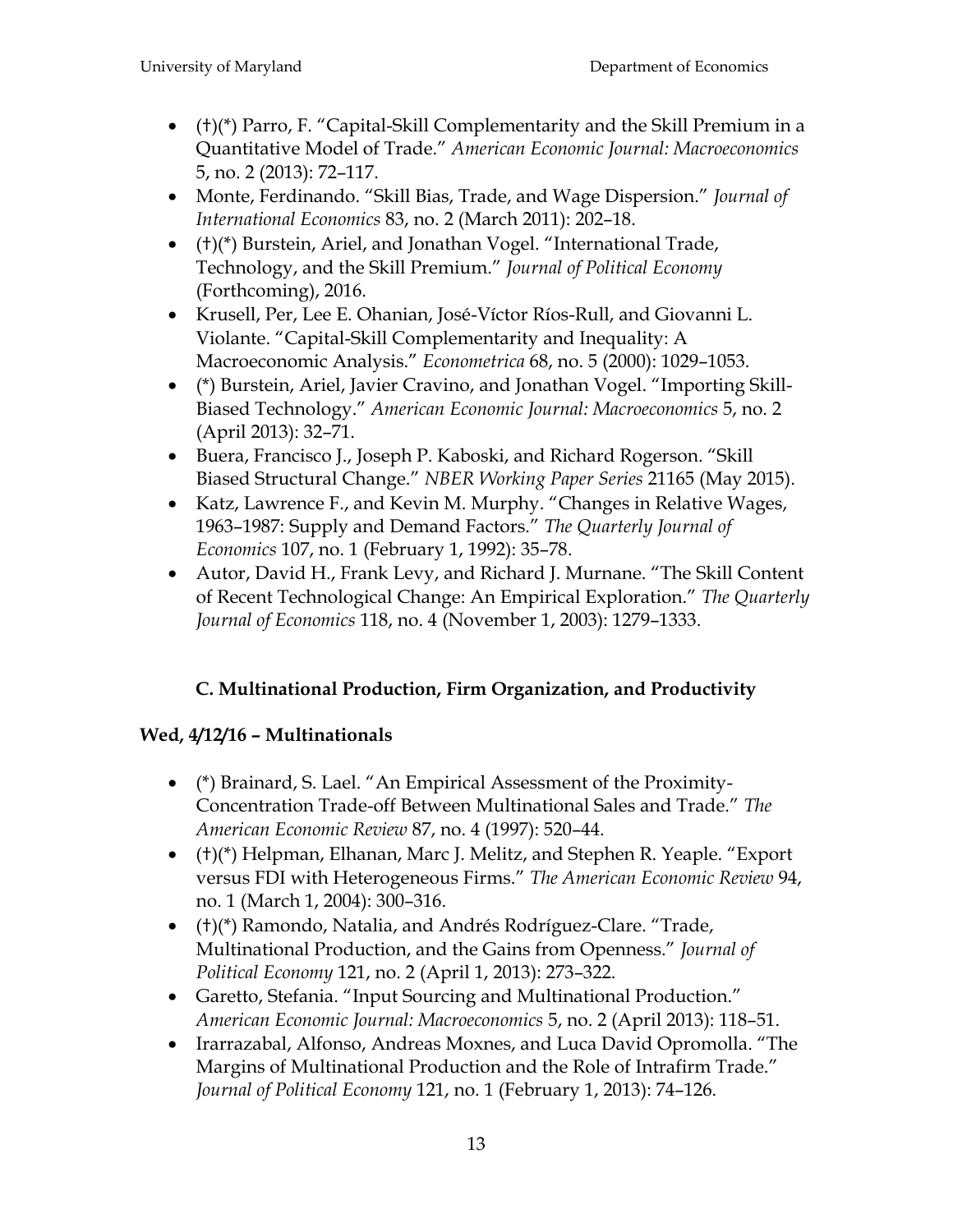Arkolakis, Costas, Natalia Ramondo, Andrés Rodríguez-Clare, and Stephen Yeaple. "Innovation and Production in the Global Economy." *NBER Working Paper Series* 18972 (April 2013).

# **Mon, 4/17/16 – Vertical specialization and offshoring**

- (†) Helpman, Elhanan. "A Simple Theory of International Trade with Multinational Corporations.‖ *Journal of Political Economy* 92, no. 3 (June 1, 1984): 451–71.
- $(+)$ (\*) Yi, Kei Mu. "Can Vertical Specialization Explain the Growth of World Trade?‖ *Journal of Political Economy* 111, no. 1 (2003): 52–102.
- Hummels, David, Jun Ishii, and Kei-Mu Yi. "The Nature and Growth of Vertical Specialization in World Trade.‖ *Journal of International Economics*, Trade and Wages, 54, no. 1 (June 2001): 75–96.
- Arkolakis, Costas, and Ananth Ramanarayanan. "Vertical Specialization and International Business Cycle Synchronization.‖ *Scandinavian Journal of Economics* 111, no. 4 (December 1, 2009): 655–80.
- (†)(\*) Grossman, Gene M., and Esteban Rossi-Hansberg. "Trading Tasks: A Simple Theory of Offshoring.‖ *American Economic Review* 98, no. 5 (December 2008): 1978–97.
- (\*) Rodríguez-Clare, Andrés. ―Offshoring in a Ricardian World.‖ *American Economic Journal: Macroeconomics* 2, no. 2 (April 2010): 227–58.

# **Wed, 4/19/16 – Trade, firm organization, and productivity**

- (\*) Rodrik, Dani. "Closing the Technology Gap: Does Trade Liberalization Really Help?‖ *NBER Working Paper Series* 2654 (July 1988).
- $(+)$ (\*) De Loecker, Jan. "Product Differentiation, Multiproduct Firms, and Estimating the Impact of Trade Liberalization on Productivity." *Econometrica* 79, no. 5 (2011): 1407–1451.
- (†) Olley, G Steven, and Ariel Pakes. ―The Dynamics of Productivity in the Telecommunications Equipment Industry.‖ *Econometrica* 64, no. 6 (November 1996): 1263–1297.
- (†) Levinsohn, James, and Amil Petrin. "Estimating Production Functions Using Inputs to Control for Unobservables.‖ *The Review of Economic Studies* 70, no. 2 (April 2003): 317–341.
- $\bullet$  (†)(\*) Caliendo, Lorenzo, and Esteban Rossi-Hansberg. "The Impact of Trade on Organization and Productivity." The Quarterly Journal of Economics 127, no. 3 (August 1, 2012): 1393–1467.
- Caliendo, Lorenzo, Ferdinando Monte, and Esteban Rossi-Hansberg. "The Anatomy of French Production Hierarchies.‖ *Journal of Political Economy* 123, no. 4 (August 1, 2015): 809–52.